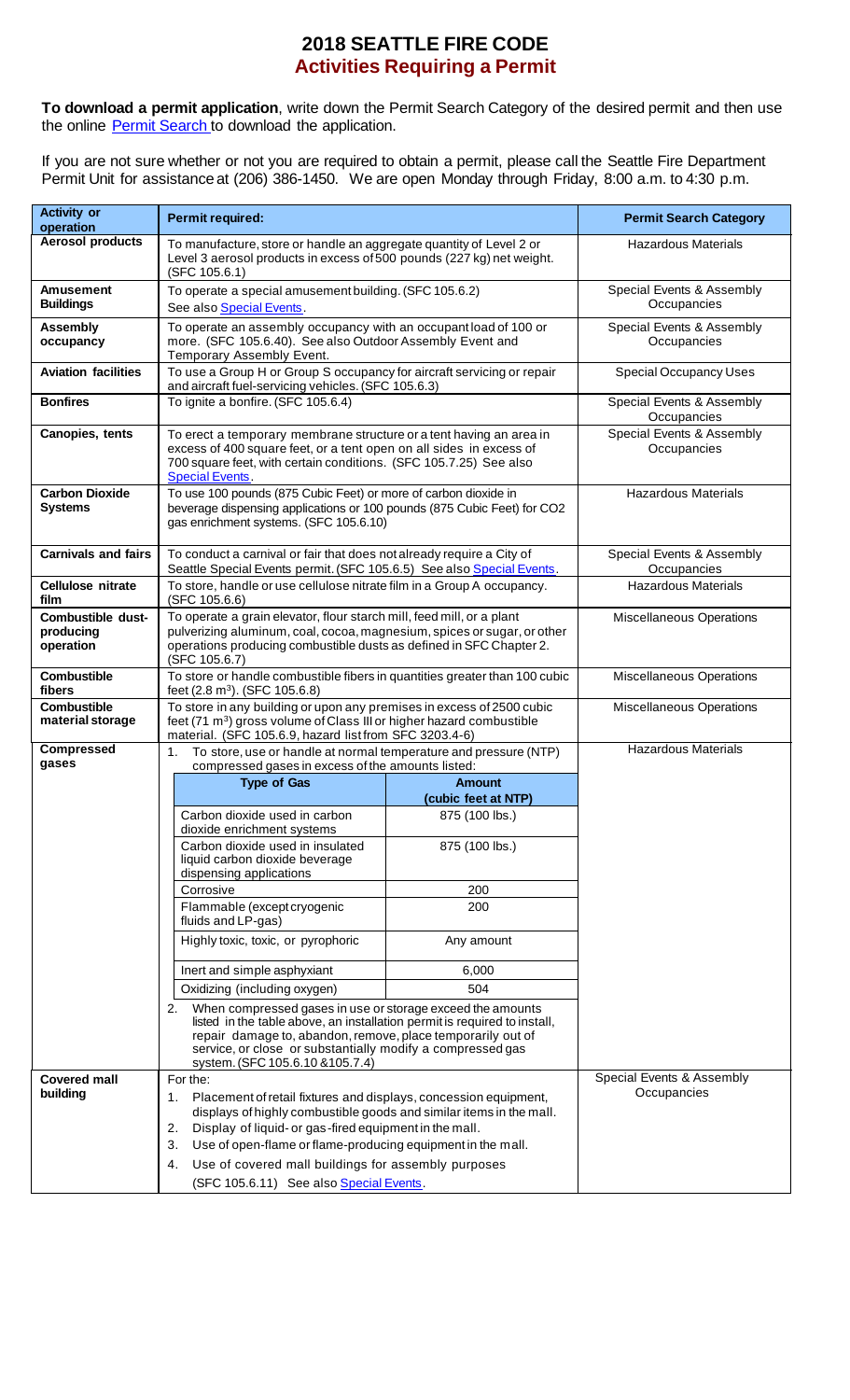| <b>Activity or</b><br>operation                  | Permit required:                                                                                                                                                                                                                                                                                                                                                                                                                                                                                                                                                                                                                                                                                                                                                                                                              |  |                                     |                            | <b>Permit Search Category</b>                         |                                             |  |
|--------------------------------------------------|-------------------------------------------------------------------------------------------------------------------------------------------------------------------------------------------------------------------------------------------------------------------------------------------------------------------------------------------------------------------------------------------------------------------------------------------------------------------------------------------------------------------------------------------------------------------------------------------------------------------------------------------------------------------------------------------------------------------------------------------------------------------------------------------------------------------------------|--|-------------------------------------|----------------------------|-------------------------------------------------------|---------------------------------------------|--|
| <b>Cryogenic fluids</b>                          | To produce, store, transport on site, use, handle or dispense cryogenic                                                                                                                                                                                                                                                                                                                                                                                                                                                                                                                                                                                                                                                                                                                                                       |  |                                     | <b>Hazardous Materials</b> |                                                       |                                             |  |
|                                                  | fluids in excess of the amounts listed: (SFC 105.6.12)                                                                                                                                                                                                                                                                                                                                                                                                                                                                                                                                                                                                                                                                                                                                                                        |  |                                     |                            |                                                       |                                             |  |
|                                                  | Type of cryogenic fluid                                                                                                                                                                                                                                                                                                                                                                                                                                                                                                                                                                                                                                                                                                                                                                                                       |  | Inside a<br>building<br>(gallons)   |                            | Outside a<br>building<br>(gallons)                    |                                             |  |
|                                                  | Flammable                                                                                                                                                                                                                                                                                                                                                                                                                                                                                                                                                                                                                                                                                                                                                                                                                     |  | More than 1                         |                            | 60                                                    |                                             |  |
|                                                  | Inert                                                                                                                                                                                                                                                                                                                                                                                                                                                                                                                                                                                                                                                                                                                                                                                                                         |  | 60                                  |                            | 500                                                   |                                             |  |
|                                                  | Oxidizing (incl. oxygen)<br>Physical or health hazard not                                                                                                                                                                                                                                                                                                                                                                                                                                                                                                                                                                                                                                                                                                                                                                     |  | 10<br>Any amount                    |                            | 50<br>Any amount                                      |                                             |  |
| <b>Cutting and welding</b>                       | indicated above                                                                                                                                                                                                                                                                                                                                                                                                                                                                                                                                                                                                                                                                                                                                                                                                               |  |                                     |                            |                                                       | <b>Hot Work Operations</b>                  |  |
|                                                  | See hot work operations. (SFC 105.6.25)                                                                                                                                                                                                                                                                                                                                                                                                                                                                                                                                                                                                                                                                                                                                                                                       |  |                                     |                            |                                                       |                                             |  |
| Dry cleaning<br>plants                           | To engage in the business of dry cleaning or to change to a more<br>hazardous cleaning solvent used in existing dry cleaning equipment.<br>(SFC 105.6.14)                                                                                                                                                                                                                                                                                                                                                                                                                                                                                                                                                                                                                                                                     |  |                                     |                            |                                                       | <b>Special Occupancy Uses</b>               |  |
| <b>Exhibits and trade</b><br>shows               | To operate exhibits and trade shows. (SFC 105.6.15)<br>See also Special Events.                                                                                                                                                                                                                                                                                                                                                                                                                                                                                                                                                                                                                                                                                                                                               |  |                                     |                            |                                                       | Special Events & Assembly<br>Occupancies    |  |
| <b>Explosives</b>                                | The storage, handling, sale or use of any quantity of explosive, explosive<br>material, fireworks, or pyrotechnic special effects within the scope of<br>SFC Chapter 56. The manufacture of explosives is prohibited. (SFC<br>105.6.16                                                                                                                                                                                                                                                                                                                                                                                                                                                                                                                                                                                        |  |                                     |                            |                                                       | <b>Hazardous Materials</b>                  |  |
| Fire hydrants and<br>valves                      | To use or operate fire hydrants or valves intended for fire suppression<br>purposes which are installed on water systems and accessible to a fire<br>apparatus access road that is open to or generally used by the public.<br>Exception: Authorized employees of the water company that supplies<br>the system or the fire department. (SFC 105.6.17)                                                                                                                                                                                                                                                                                                                                                                                                                                                                        |  |                                     |                            |                                                       | <b>Contact Seattle Public Utilities</b>     |  |
| Flammable and<br>combustible                     | To use or operate a flammable or combustible liquid pipeline within<br>1.<br>a facility.                                                                                                                                                                                                                                                                                                                                                                                                                                                                                                                                                                                                                                                                                                                                      |  |                                     |                            |                                                       | <b>Flammable and Combustible</b><br>Liquids |  |
| liquids (see also<br>Food vending)               | To remove Class I or Class II liquids from an underground storage<br>2.<br>tank used for fueling motor vehicles by any means other than the<br>approved, stationary on-site pumps normally used for dispensing<br>purposes.<br>To operate, install, construct or alter tank vehicles, equipment,<br>3.<br>tanks, plants, terminals, wells, fuel-dispensing stations, refineries,<br>distilleries and similar facilities where flammable and combustible<br>liquids are produced, processed, transported, stored, dispensed or<br>used.<br>To place temporarily out of service (for more than 90 days) an<br>4.<br>underground, protected above-ground or above-ground flammable<br>or combustible liquid tank.<br>To install, alter, remove, abandon or otherwise dispose of a<br>5.<br>flammable or combustible liquid tank. |  |                                     |                            |                                                       |                                             |  |
|                                                  | To change the contents stored in a flammable or combustible liquid<br>6.<br>tank to a material which poses a greater hazard than that for which<br>the tank was designed and constructed.<br>To manufacture, process, blend or refine flammable or combustible<br>7.                                                                                                                                                                                                                                                                                                                                                                                                                                                                                                                                                          |  |                                     |                            |                                                       |                                             |  |
|                                                  | liquids.<br>To engage in the dispensing of liquid fuels into the fuel tanks of<br>8.<br>motor vehicles at commercial, industrial, governmental or<br>manufacturing establishments or to engage in on-demand mobile<br>fueling operations in accordance with Section 5707.<br>To utilize a site for the dispensing of liquid fuels from tank vehicles<br>9.<br>into the fuel tanks of motor vehicles at commercial, industrial,                                                                                                                                                                                                                                                                                                                                                                                                |  |                                     |                            |                                                       |                                             |  |
|                                                  | governmental or manufacturing establishments. To utilize a site<br>for on-demand mobile fueling operations in accordance with<br>Section 5707.                                                                                                                                                                                                                                                                                                                                                                                                                                                                                                                                                                                                                                                                                |  |                                     |                            |                                                       |                                             |  |
|                                                  | 10. To engage in the business of removing, abandoning or otherwise<br>disposing of residential heating oil tanks.<br>To store, handle or use flammable or combustible liquids in excess of<br>the quantities listed in the following table: (SFC 105.6.18 & 105.7.9)                                                                                                                                                                                                                                                                                                                                                                                                                                                                                                                                                          |  |                                     |                            |                                                       |                                             |  |
|                                                  | <b>Storage or Use</b>                                                                                                                                                                                                                                                                                                                                                                                                                                                                                                                                                                                                                                                                                                                                                                                                         |  |                                     |                            |                                                       |                                             |  |
|                                                  | <b>Class of Liquid</b><br>Inside a building<br><b>Outside a building</b><br>(gallons)                                                                                                                                                                                                                                                                                                                                                                                                                                                                                                                                                                                                                                                                                                                                         |  | (gallons)                           |                            |                                                       |                                             |  |
|                                                  | Class I                                                                                                                                                                                                                                                                                                                                                                                                                                                                                                                                                                                                                                                                                                                                                                                                                       |  | 5                                   |                            | 10                                                    |                                             |  |
|                                                  | Class II                                                                                                                                                                                                                                                                                                                                                                                                                                                                                                                                                                                                                                                                                                                                                                                                                      |  | 25                                  |                            | 60                                                    |                                             |  |
|                                                  | Class III-A<br>Class III-B                                                                                                                                                                                                                                                                                                                                                                                                                                                                                                                                                                                                                                                                                                                                                                                                    |  | 25                                  |                            | 60<br>any amount, for fueling motor vehicles or where |                                             |  |
| <b>Floor finishing</b>                           |                                                                                                                                                                                                                                                                                                                                                                                                                                                                                                                                                                                                                                                                                                                                                                                                                               |  | connected to fuel-burning equipment |                            |                                                       | <b>Miscellaneous Operations</b>             |  |
|                                                  | To conduct floor finishing or surfacing operations exceeding 350 square<br>feet using Class Ior Class Illiquids. (SFC 105.6.19)                                                                                                                                                                                                                                                                                                                                                                                                                                                                                                                                                                                                                                                                                               |  |                                     |                            |                                                       |                                             |  |
| Food vending                                     | To use liquefied petroleum gas (LPG) also known as propane, and/or<br>solid fuel like charcoal briquettes, for the purpose of food vending<br>and/or area heating. (SFC 105.6.29)                                                                                                                                                                                                                                                                                                                                                                                                                                                                                                                                                                                                                                             |  |                                     |                            | Special Events & Assembly<br>Occupancies              |                                             |  |
| <b>Fruit and crop</b><br>ripening                | <b>Miscellaneous Operations</b><br>To operate a fruit- or crop-ripening facility or conduct a fruit-ripening<br>process using ethylene gas. (SFC 105.6.20)                                                                                                                                                                                                                                                                                                                                                                                                                                                                                                                                                                                                                                                                    |  |                                     |                            |                                                       |                                             |  |
| <b>Fumigation and</b><br>insecticidal<br>fogging | <b>Miscellaneous Operations</b><br>To operate a business of fumigation or insecticidal fogging and to<br>maintain a room, vault, freight container, or chamber in which a toxic or<br>flammable fumigant is used. (SFC 105.6.21)                                                                                                                                                                                                                                                                                                                                                                                                                                                                                                                                                                                              |  |                                     |                            |                                                       |                                             |  |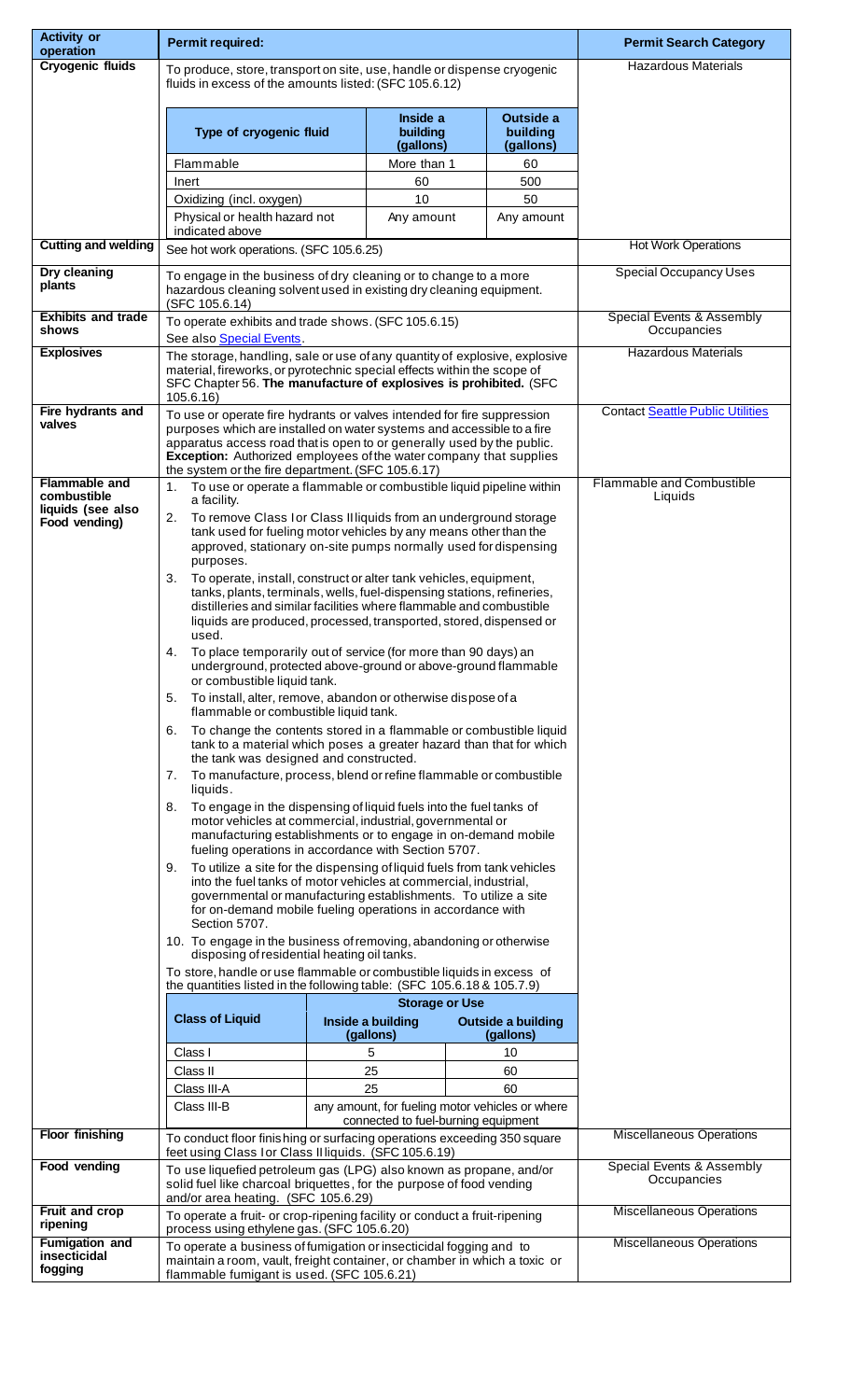| <b>Activity or</b><br>operation                 | Permit required:                                                                                                                                       | <b>Permit Search Category</b>                               |  |
|-------------------------------------------------|--------------------------------------------------------------------------------------------------------------------------------------------------------|-------------------------------------------------------------|--|
| <b>Hazardous</b>                                | To install, repair damage to, abandon, remove, place temporarily out<br>1.                                                                             | <b>Hazardous Materials</b>                                  |  |
| materials                                       | of service, or close or substantially modify a storage facility or other                                                                               |                                                             |  |
|                                                 | area regulated by SFC Chapter 50. Exceptions: 1) Routine<br>maintenance. 2) Emergency repair work, but a permit application                            |                                                             |  |
|                                                 | needs to be submitted within 2 working days. (SFC 105.7.13)                                                                                            |                                                             |  |
|                                                 | To store, handle or use hazardous materials in excess of quantities<br>2.<br>listed in the Hazardous Materials Permit Threshold Table at the end       |                                                             |  |
|                                                 | of this document (SFC 105.6.22)                                                                                                                        |                                                             |  |
| <b>Hazardous</b><br>material                    | To stabilize potentially unstable (reactive) hazardous materials. (SFC<br>105.6.22)                                                                    | <b>Hazardous Materials</b>                                  |  |
| stabilization<br><b>HPM</b> facilities          |                                                                                                                                                        |                                                             |  |
| <b>High-piled</b>                               | To store, handle or use hazardous production materials. (SFC 105.6.23)                                                                                 | <b>Hazardous Materials</b><br><b>Special Occupancy Uses</b> |  |
| storage                                         | To use a building or portion thereof as a high-piled storage area<br>exceeding 500 square feet, including aisles. (46 m <sup>2</sup> ). (SFC 105.6.24) |                                                             |  |
| <b>Hot work</b><br>operations                   | To conduct hot work at public exhibitions and demonstrations.<br>1.                                                                                    | <b>Hot Work Operations</b>                                  |  |
|                                                 | To use portable hot work equipment.<br>2.                                                                                                              | or<br>Marine Operations (for hot work on                    |  |
|                                                 | Exceptions: No permit needed for approved self-contained torch<br>assemblies with cylinders that comply with UL 147A, with a                           | vessels)                                                    |  |
|                                                 | maximum water capacity of 2.7 pounds, with no more than                                                                                                |                                                             |  |
|                                                 | 2.7 pounds of aggregate water capacity in stored cylinders per<br>control area.                                                                        |                                                             |  |
|                                                 | For fixed-site hot work equipment such as welding booths.<br>3.                                                                                        |                                                             |  |
|                                                 | For hot work conducted within a wildfire risk area.<br>4.                                                                                              |                                                             |  |
|                                                 | To apply roof coverings with the use of an open-flame device.<br>5.                                                                                    |                                                             |  |
|                                                 | To conduct hot work on storage tanks, piping and associated<br>6.<br>systems containing or previously containing flammable or                          |                                                             |  |
|                                                 | combustible liquids, or other hazardous materials that could present                                                                                   |                                                             |  |
|                                                 | a fire or explosion hazard.<br>To conduct hot work on marine vessels. (SFC 105.6.25)<br>7.                                                             |                                                             |  |
| <b>Industrial Ovens</b>                         | To install and operate an industrial oven regulated by SFC Chapter 30.                                                                                 | <b>Miscellaneous Operations</b>                             |  |
| <b>Lumber yards</b>                             | (SFC 105.6.26)                                                                                                                                         | <b>Special Occupancy Uses</b>                               |  |
| and                                             | To store or process lumber exceeding 100,000 board feet $(8,333 \text{ ft}^3)$ .<br>(SFC 105.6.27)                                                     |                                                             |  |
| Woodworking<br>plants                           |                                                                                                                                                        |                                                             |  |
| Liquid or gas-                                  | To display, operate or demonstrate liquid- or gas-fueled vehicles or                                                                                   | Special Events & Assembly                                   |  |
| fueled vehicles or<br>equipment in              | equipment in assembly buildings. (SFC 105.6.28)                                                                                                        | Occupancies                                                 |  |
| assembly areas<br>$LP-gas$                      | To store and use LP-gas. Exceptions: No permit needed for:                                                                                             | <b>Liquefied Petroleum Gases</b>                            |  |
| (propane)                                       | 1<br>1) Individual containers with a 500-gallon water capacity or less                                                                                 |                                                             |  |
|                                                 | serving occupancies in Group R-3.                                                                                                                      |                                                             |  |
|                                                 | 2) A single LP-gas container having a water capacity not<br>exceeding 48 pounds connected to a LP-gas grill unless                                     |                                                             |  |
|                                                 | located on or serving a public way or if used for commercial                                                                                           |                                                             |  |
|                                                 | purposes.                                                                                                                                              |                                                             |  |
|                                                 | 3) Storage of up to three forklift containers of no more than 104<br>pounds water capacity.                                                            |                                                             |  |
|                                                 | To operate cargo tankers that transport LP-gas.<br>2.                                                                                                  |                                                             |  |
| LP-gas                                          | To install or modify a LP-gas system. (SFC 105.6.29 & 105.7.16)<br>3.                                                                                  | <b>Liquefied Petroleum Gases</b>                            |  |
| (propane) and                                   | For use with food vending or heating - see Food Vending                                                                                                |                                                             |  |
| solid fuel used<br>for food vending             |                                                                                                                                                        |                                                             |  |
| – see Food                                      |                                                                                                                                                        |                                                             |  |
| Vending<br><b>Magnesium</b>                     | To melt, cast, heat treat or grind more than 10 pounds of magnesium.                                                                                   | <b>Hazardous Materials</b>                                  |  |
|                                                 | (SFC 105.6.30)                                                                                                                                         |                                                             |  |
| <b>Marine terminal and</b><br>container freight | To handle or temporarily locate containers, tanks or cylinders of                                                                                      | <b>Marine Operations</b>                                    |  |
| <b>stations</b>                                 | hazardous materials at marine terminals located within the Seattle city<br>limits.                                                                     |                                                             |  |
|                                                 | (SFC 105.6.31)                                                                                                                                         |                                                             |  |
| <b>Membrane</b><br>structure                    | To erect an air-supported temporary membrane structure or a tent<br>having an area in excess of 400 square feet, or a tent open on all sides in        | Special Events & Assembly<br>Occupancies                    |  |
|                                                 | excess of 700 square feet. (SFC 105.7.25) See also Special Events.                                                                                     |                                                             |  |
| <b>Mobile food</b><br>preparation               | For use with Food vending-see Food Vending                                                                                                             | <b>Special Events</b>                                       |  |
| vehicles<br>Motor fuel-                         |                                                                                                                                                        | Motor Vehicle Fueling                                       |  |
| dispensing                                      | To operate an automotive, marine or fleet motor fuel-dispensing station.<br>(SFC 105.6.33)                                                             |                                                             |  |
| stations<br><b>Open burning</b>                 | Open burning is prohibited in the city of Seattle (SFC 105.6.34)                                                                                       | Special Events & Assembly                                   |  |
| Open flames and                                 |                                                                                                                                                        | Occupancies<br><b>Hot Work Operations</b>                   |  |
| torches                                         | To remove paint with a torch; or to use a torch or open-flame device in a<br>wildfire risk area. (SFC 105.6.35)                                        |                                                             |  |
| <b>Candles</b>                                  | To use open flames or candles in connection with assembly areas,                                                                                       | Special Events & Assembly                                   |  |
|                                                 | dining areas or restaurants or drinking establishments. Exception: a<br>separate open flame and candle permit is not required at a facility with a     | Occupancies                                                 |  |
|                                                 | valid place of assembly permit. (SFC 105.6.36)                                                                                                         |                                                             |  |
| Open flames,<br>open flame                      | To use open flames, open flame devices, flame effects, fire, or burning                                                                                | Special Events & Assembly<br>Occupancies                    |  |
| devices, and                                    | before an audience in connection with Group A, B or E occupancies,<br>covered malls and outdoor assembly events. Exception: a permit is not            |                                                             |  |
| flame effects<br>before an                      | required for the use of flame effects outdoors, unless located at an outdoor                                                                           |                                                             |  |
| audience                                        | assembly event. (SFC 105.6.37)                                                                                                                         |                                                             |  |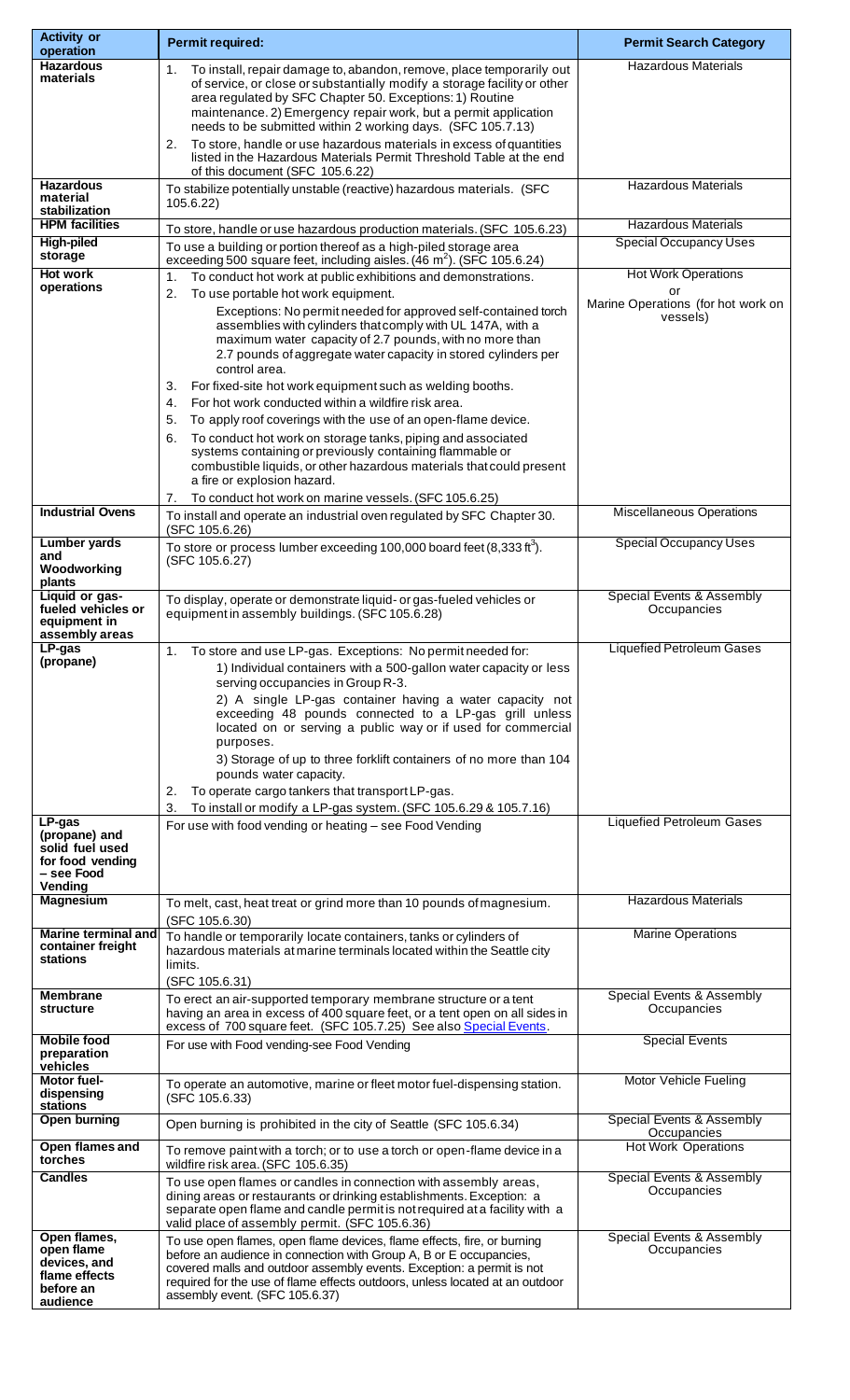| <b>Activity or</b><br>operation                     | Permit required:                                                                                                                                                                                                                                                                   | <b>Permit Search Category</b>                            |  |
|-----------------------------------------------------|------------------------------------------------------------------------------------------------------------------------------------------------------------------------------------------------------------------------------------------------------------------------------------|----------------------------------------------------------|--|
| <b>Organic coatings</b>                             | For any organic-coating manufacturing operation producing more than 1<br>gallon of an organic coating in a day. (SFC 105.6.38)                                                                                                                                                     | <b>Special Occupancy Uses</b>                            |  |
| <b>Outdoor</b><br><b>Assembly Event</b>             | To operate an outdoor assembly event. (SFC 105.6.39)                                                                                                                                                                                                                               | Special Events & Assembly<br>Occupancies                 |  |
| <b>Plant extraction</b><br>systems                  | A permit for the type of material used-see compressed gases or flammable<br>liquids.                                                                                                                                                                                               | Hazardous Materials/Flammable and<br>Combustible Liquids |  |
| <b>Private fire</b><br>hydrants                     | For the removal from service, use or operation of private fire hydrants.<br>Exception: A permit is not required for private industry with trained<br>maintenance personnel, private fire brigade or fire departments to<br>maintain, test and use private hydrants. (SFC 105.6.42) | <b>Contact Seattle Public Utilities</b>                  |  |
| Pyrotechnic<br>special effects<br>material          | For the use and handling of pyrotechnic special effects material. (SFC<br>105.6.43) See also Special Events.                                                                                                                                                                       | Special Events & Assembly<br>Occupancies                 |  |
| <b>Pyroxylin plastics</b>                           | To store or handle more than 25 pounds of cellulose nitrate (pyroxylin)<br>plastics for the assembly or manufacture of articles involving pyroxylin<br>plastics. (SFC 105.6.44)                                                                                                    | <b>Hazardous Materials</b>                               |  |
| <b>Refrigeration</b><br>equipment                   | To operate a mechanical refrigeration unit or system. Exception: No SFD<br>permit needed for refrigeration systems that have a valid annual<br>mechanical permit from the Department of Planning and Development.<br>(SFC 105.6.45)                                                | <b>Building Systems and Maintenance</b>                  |  |
| <b>Repair garages</b>                               | To operate a repair garage. (SFC 105.6.46)                                                                                                                                                                                                                                         | Motor Vehicle Fueling, Repair and<br>Wrecking            |  |
| <b>Rooftop heliports</b>                            | To operate a rooftop heliport. (SFC 105.6.47)                                                                                                                                                                                                                                      | <b>Special Occupancy Uses</b>                            |  |
| <b>Spraying and</b><br>dipping                      | To conduct a spraying or dipping operation utilizing flammable or<br>1.<br>combustible liquids or to apply combustible powders regulated by<br>SFC Chapter 24. Exception: mobile spray coaters licensed by, and<br>meeting the requirements of, the Puget Sound Clean Air Agency.  | Flammable and Combustible<br>Liquids                     |  |
|                                                     | To install or modify a spray room, dip tank, or booth.<br>2.<br>(SFC 105.6.48 & 105.7.17)                                                                                                                                                                                          |                                                          |  |
|                                                     | Note: A no-fee, operational permit is required for spraying operations<br>utilizing water-based paints in accordance with Chapter 24.                                                                                                                                              |                                                          |  |
| <b>Temporary</b><br>assembly<br>occupancy           | To use any building or structure, or portion thereof, other than<br>established Group A occupancies for assembly purposes with an<br>occupant load of 50 or more. (SFC 105.6.50)                                                                                                   | Special Events & Assembly<br>Occupancies                 |  |
| Tents                                               | To erect an air-supported temporary membrane structure or a tent<br>having an area in excess of 400 square feet, or a tent open on all sides in<br>excess of 700 square feet. (SFC 105.7.25) See also Special Events.                                                              | Special Events & Assembly<br>Occupancies                 |  |
| Tire, scraptire<br>and tire<br>byproduct<br>storage | To establish, conductor maintain outdoor storage of 500 or more<br>1.<br>tires and scrap tires or tire byproducts that exceeds 2,500 cubic<br>feet of total volume.<br>To store tires and tire byproducts inside a building. (SFC 105.6.49)                                        | <b>Miscellaneous Operations</b>                          |  |
| <b>Tire rebuilding</b><br>plants                    | For the operation and maintenance of a tire-rebuilding plant. (SFC<br>105.6.52)                                                                                                                                                                                                    | <b>Special Occupancy Uses</b>                            |  |
| <b>Waste handling</b>                               | To operate a waste-handling facility. (SFC 105.6.53)                                                                                                                                                                                                                               | <b>Miscellaneous Operations</b>                          |  |
| <b>Wrecking yard</b>                                | To operate a wrecking yard or junk yard. (SFC 105.6.53)                                                                                                                                                                                                                            | Motor Vehicle Fueling, Repair and<br>Wrecking            |  |
| <b>Wood products</b>                                | To store chips, hogged material, lumber or plywood in excess of 200<br>cubic feet. (SFC 105.6.54)                                                                                                                                                                                  | <b>Miscellaneous Operations</b>                          |  |